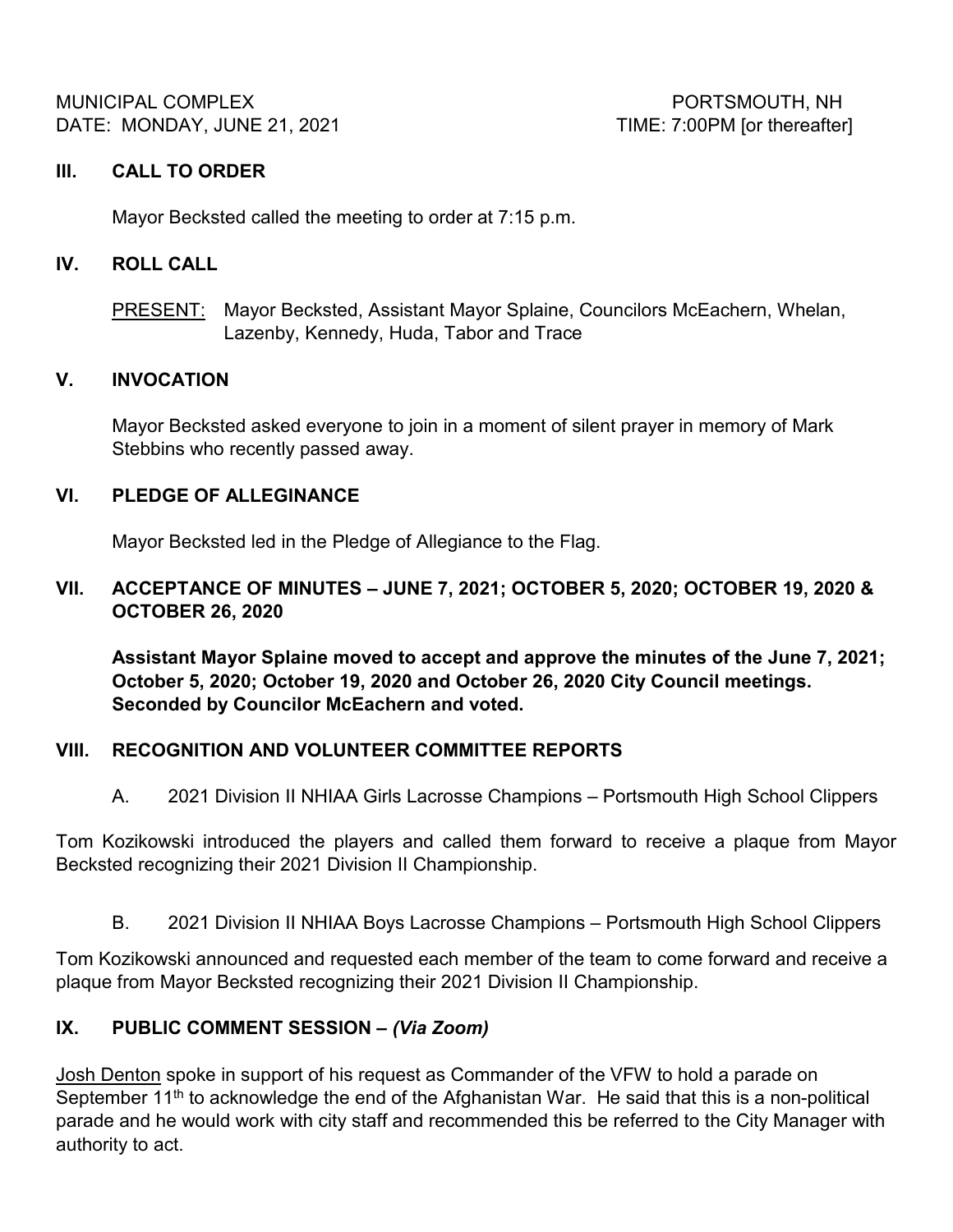Andrew Bagley spoke in support of the funding request under Councilor Kennedy for a skateboard park. He also spoke in support of Columbus Day and Indigenous Peoples' Day. He also expressed concern with the elimination of seven teachers because the School Department did not receive the appropriate funding it needed to maintain the positions.

Fawn Gaudet, Coalition for Indigenous Peoples' Day, spoke in support of the change of Columbus Day to Indigenous Peoples' Day. She said injustice was done to indigenous people and Columbus Day is a day of mourning for them.

Denise (Inaudible), Alton, NH, spoke in support of Indigenous Peoples' Day and asked the City to approve the request.

**Councilor Kennedy moved to suspend the rules to take up Item XIII. B.1. – Resolution – Appropriation for Funds. Seconded by Councilor Huda and voted.**

### **XIII. CITY COUNCIL MEMBERS**

# **B. COUNCILOR HUDA**

1. Resolution – Appropriation for Funds

Councilor Huda explained the Resolution and the reason for bringing it forward.

Councilor McEachern asked if this is something we need to have in order to accept funds. City Attorney Sullivan said because of the amount of funds, Councilor Huda felt we should have a public hearing before accepting the funds.

Councilor Trace asked the City Attorney how he feels regarding this matter as well as City Manager Conard. City Attorney Sullivan said that this is requirement for towns, not cities and Councilors Kennedy and Huda felt there should be a public hearing to determine the acceptance of funds. City Manager Conard said as part of the adoption of the budget one of the resolutions was for accepting grants and donations and does not specifically call for a public hearing.

Assistant Mayor Splaine said the City Council decides to put an item to a public hearing which then allows the public an opportunity to respond.

Councilor Whelan said in Councilor Huda's motion it indicates any funds over \$10,000.00 and he doesn't want to be holding public hearings for smaller amounts.

Councilor Lazenby asked how many public hearings we are anticipating if Councilor Huda's proposed motion passes. City Manager Conard said she would speak with Finance Director and the City Clerk to find out how many we have voted on this year for grants and donations.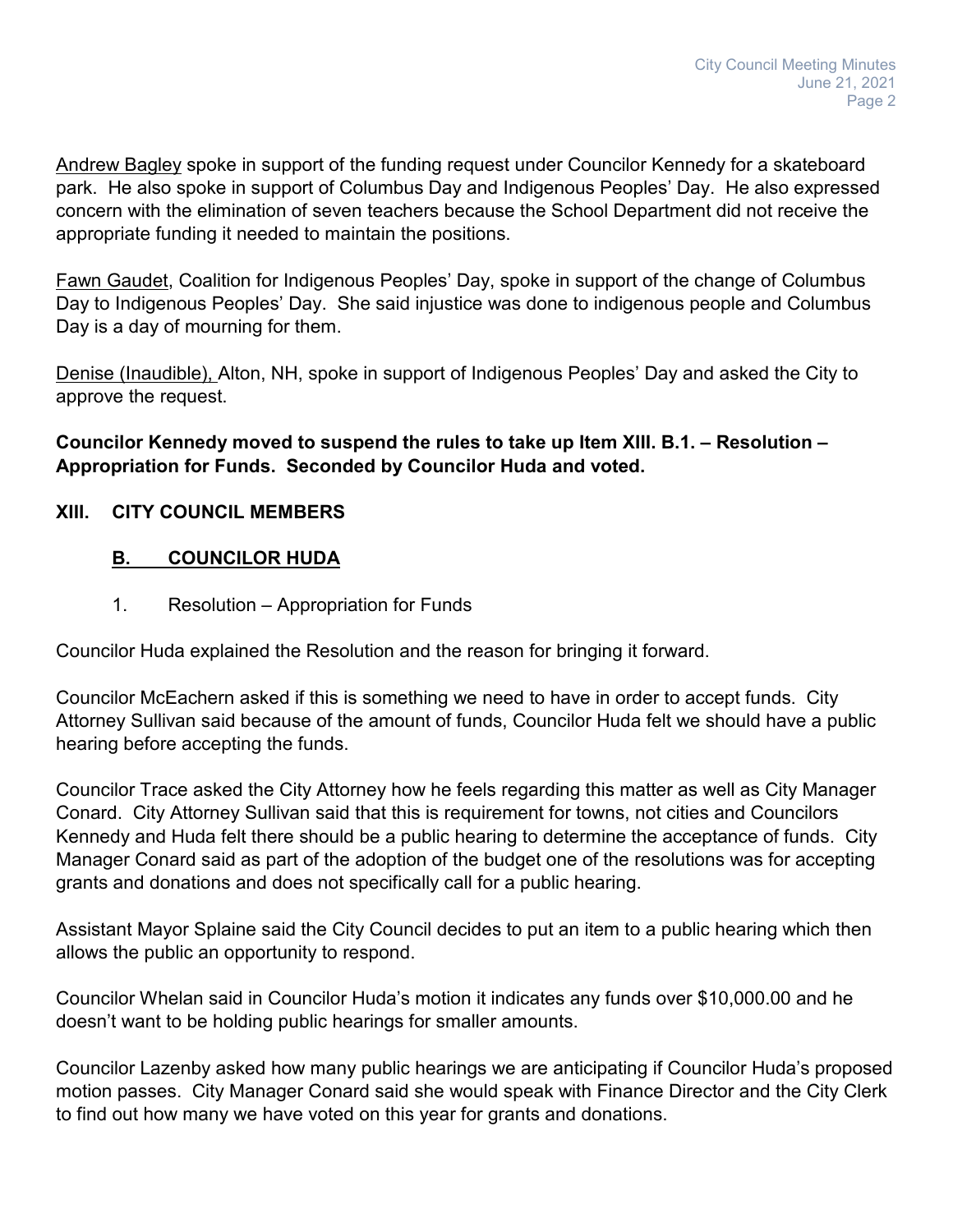Councilor Kennedy said that we could lower the tax rate by 12 cents and would like to get that information out to the public. She asked if the City Council is responsible for accepting and approving School Department grants and donations.

Councilor McEachern said he feels the amount is too low to hold a public hearing.

Councilor Tabor said the City Manager explained that we passed a resolution for approval of grants and donations during our budget adoption process. He further stated that this resolution is for towns and not cities. This is a process used during town meetings.

Councilor Trace said she agrees the amount is small and that we need to have trust for the City staff and what they do.

Councilor Kennedy said she would like to change the amount to \$100,000.00.

**Councilor Huda moved to adopt a Resolution relative to NH RSA 31:95-B, Appropriation for funds made available during the year. (Unanticipated Moneys – I.E. ARP Funds). Seconded by Councilor Kennedy with a friendly amendment to change the amount from \$10,000.00 to \$100,000.00.**

Councilor Huda said these funds are COVID related and it is a large amount.

Councilor Kennedy said the local money comes in after the adoption of the budget. She said allowing a public hearing we offer the public the opportunity to understand the funds. She feels there would only be a few public hearings a year.

**On a roll call vote 4-5, motion** *failed* **to pass. Assistant Mayor Splaine, Councilors Kennedy, Huda and Mayor Becksted voted in favor. Councilors McEachern, Whelan, Lazenby, Tabor and Trace voted opposed.**

### **XI. PUBLIC HEARING AND VOTES ON ORDINANCES AND/OR RESOLUTIONS**

Public Hearing:

A. AUTHORIZE THE CITY MANAGER TO APPLY FOR, ACCEPT AND EXPEND THE CORONAVIRUS STATE AND LOCAL FISCAL RECOVERY FUNDS THROUGH THE AMERICAN RESCUE PLAN ACT OF 2021 IN THE AMOUNT OF \$6,441,140.00

### • **PRESENTATION**

City Manager Conard said we are looking for a vote this evening with the understanding that the funds would appear on the agenda for acceptance and approval.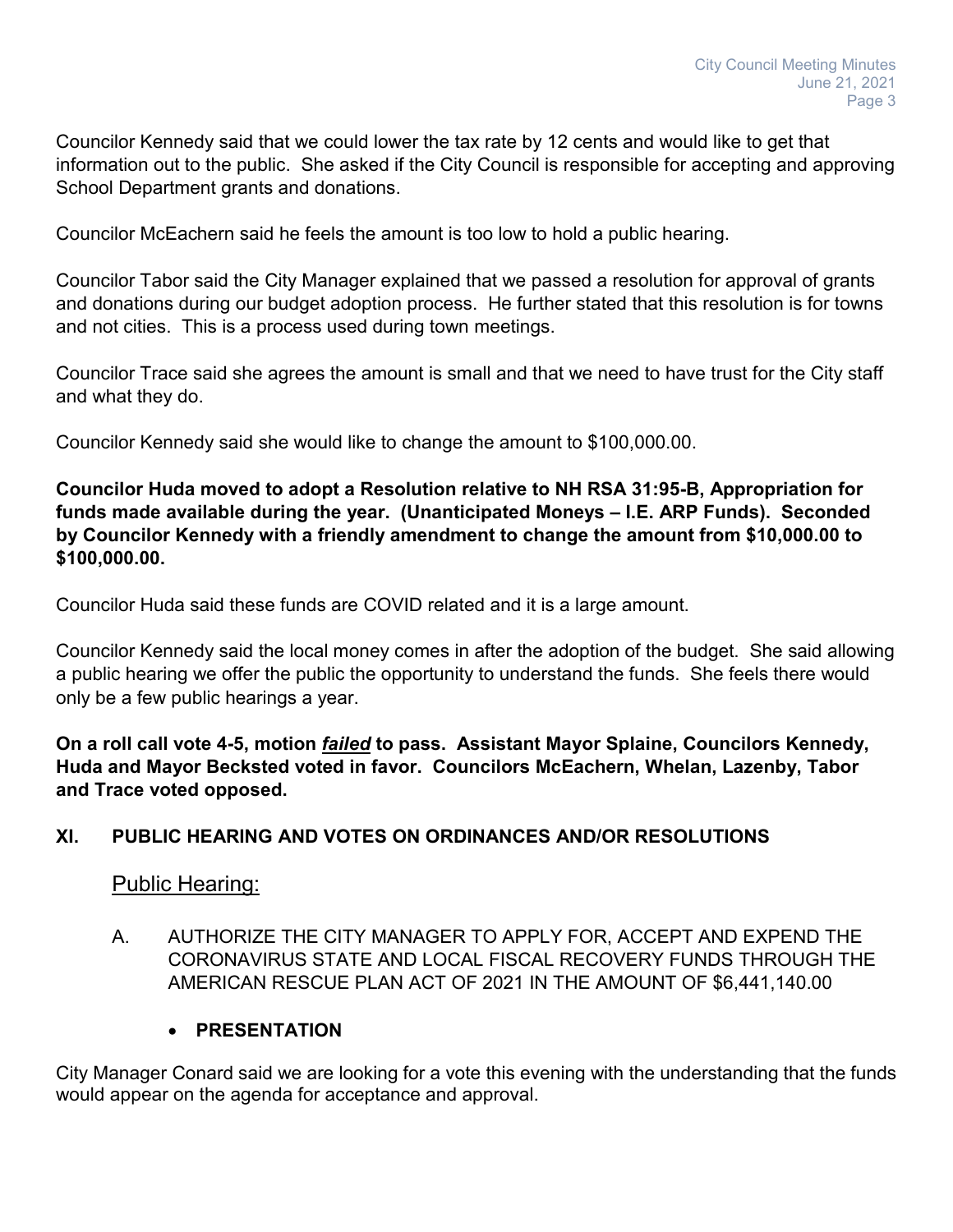# • **CITY COUNCIL QUESTIONS**

Councilor Kennedy said she would like it in the motion that this come back to the City Council. Mayor Becksted said the City Manager has stated that this will come back to the City Council for acceptance and approval.

Councilor Huda asked how this encompasses the School Department. City Manager Conard said the School Department has a different process and the School Board directs the expenditures of funds.

City Attorney Sullivan said there is no clear statute to follow and he would recommend accepting the funds.

Councilor Huda said the School Department does not have the authority as well as the back of the document requires the City Manager to accept the funds. City Attorney Sullivan stated the School Department is a department of City government and the Charter states that all powers and authority belong to the City Council.

# • **PUBLIC HEARING SPEAKERS**

Mayor Becksted read the legal notice, declared public hearing open and called for speakers. With no speakers, Mayor Becksted closed the public hearing.

# • **ADDITIONAL COUNCILOR QUESTIONS AND DELIBERATIONS**

**Councilor Kennedy moved to authorize the City Manager to apply for, accept and expend the Coronavirus State and Local Fiscal Recovery Funds through the American Rescue Plan Act of 2021 in the amount of \$6,441,140.00, with the final approval of the plan for expenditures by the City Council and subject to the attached terms and conditions of the offer and the rules and regulations pertaining thereto. Seconded by Councilor Huda and voted.**

First Reading of Ordinance:

B. First Reading of Ordinance amending Chapter 1, Article IV – COMMISSIONS AND AUTHORITIES, Section 1.414 AUDIT COMMITTEE

#### **Councilor Kennedy moved to pass first reading and schedule a public hearing and second reading at the July 12, 2021 City Council meeting. Seconded by Councilor Huda and voted.**

Third and Final Reading of Ordinance:

C. Third and Final Reading of Ordinance amending Chapter 7, Article VII, Section 7.702 – Truck Traffic Prohibited

**Councilor McEachern moved to pass third and final reading of the ordinance. Seconded by Councilor Whelan and voted.**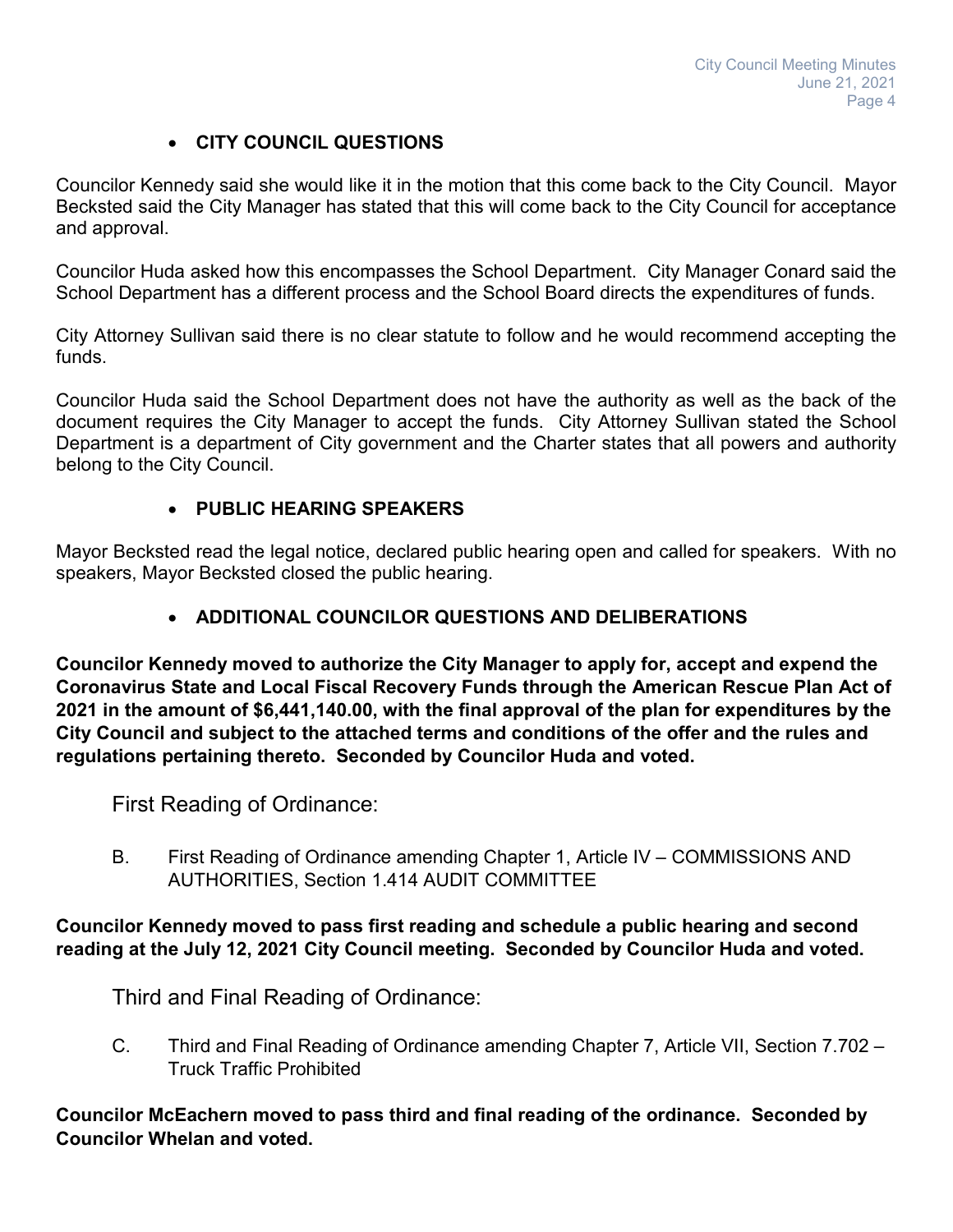#### **XII. MAYOR BECKSTED**

1. Clarification Regarding Indigenous Peoples' Day Vote on 6/7/2021

**Councilor McEachern moved to reconsider the action taken by the Council on June 7, 2021, with respect to Indigenous Peoples' Day under suspension of the rules. Seconded by Councilor Trace and voted.**

**Councilor Trace moved to pass the motion regarding Indigenous Peoples' Day, as amended, so that in the City of Portsmouth the state holiday of Columbus Day shall be known as Columbus and Indigenous Peoples' Day. Seconded by Councilor Kennedy.**

City Attorney Sullivan spoke to the complexity of the parliamentary process that took place during the June 7<sup>th</sup> City Council meeting. He said he and the City Clerk reviewed the motion and nothing had happened which was not the intention of the City Council.

#### **On a unanimous roll call 9-0 vote, motion passed.**

2. Resignation of Steven Gray from the Cable Television & Communications Commission

**Councilor Kennedy moved to accept with regret the resignation of Steven Gray from the Cable Television & Communications Commission with a letter of thanks and appreciation for his service to the City. Seconded by Councilor Huda and voted.**

- 3. Appointments to be Voted:
	- Appointment of Henry Mellynchuck to the Conservation Commission
	- Appointment of Beth Margeson to the Zoning Board of Adjustment

**Councilor Trace moved to appoint Henry Mellynchuck to the Conservation Commission until April 1, 2024. Seconded by Councilor Huda and voted. Councilor Kennedy abstained from voting on this appointment.**

**Councilor Trace moved to appoint Beth Margeson to the Zoning Board of Adjustment until December 1, 2024 filling the unexpired term of John Formella. Seconded by Councilor Huda and voted.**

#### **XIII. CITY COUNCIL MEMBERS**

### **A. COUNCILOR McEACHERN**

1. Request Presentation on Creating a Community Housing Trust

Councilor McEachern requested a Presentation on Creating a Community Housing Trust at a future City Council meeting.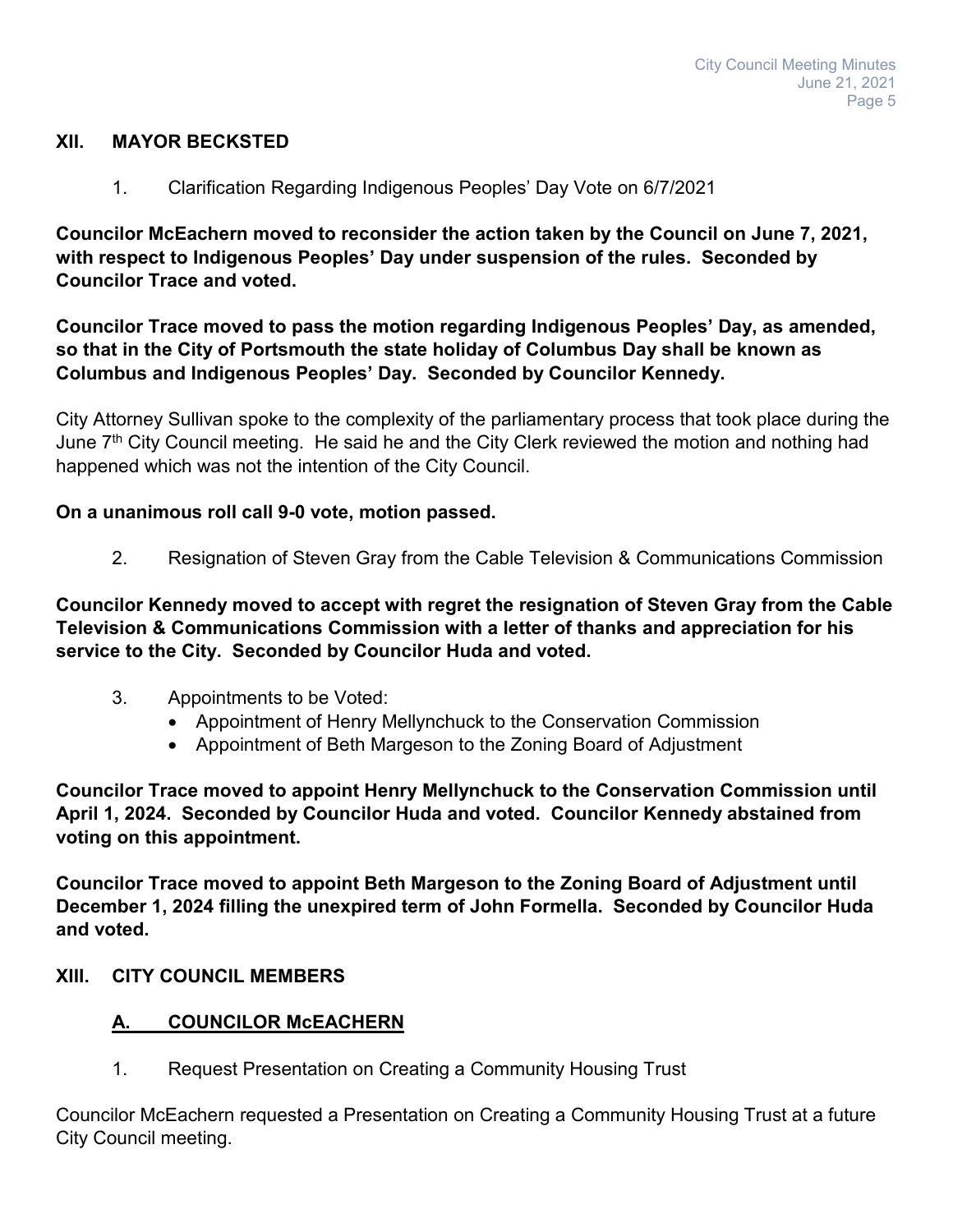# **B. COUNCILOR HUDA**

2. Final Report regarding MBRC to Reopen Portsmouth

# **Councilor Huda moved for a Final Report Back from the Blue Ribbon Committee Chair James Petersen. Seconded by Councilor Kennedy.**

Councilor Huda said she would like to know the final numbers for permits and barriers.

# **Motion passed.**

# **XV. CITY MANAGER'S ITEMS WHICH REQUIRE ACTION**

# **A. CITY MANAGER CONARD**

1. Renewal of Boarding House Permits

City Manager Conard said this is a request to approve the renewal of Boarding House Permits.

Assistant Mayor Splaine asked for an outline on how to apply for a Boarding House Permit. Mayor Becksted said a report could come back at a future meeting.

**Councilor Kennedy moved to renew the Boarding House Permits for 278 Cabot Street and 350- 352 Hanover Street as presented. Seconded by Councilor Huda and voted.**

2. Request to Schedule Work Session Regarding Community Power

**Assistant Mayor Splaine moved to schedule a work session on Monday, August 9, 2021 at 7:00 p.m. regarding this topic. Seconded by Councilor McEachern and voted.**

# **XVI. CONSENT AGENDA**

# *(Proper Motion for Adoption of Consent Agenda - move to adopt the Consent Agenda)*

- A. Letter from Richard Mason, Veterans Count, requesting permission to hold the 8<sup>th</sup> Salute-Our-Soldiers on Friday, September 10, 2021 *(Anticipated action – move to refer to the City Manager with Authority to Act)*
- B. Letter from Ken LaValley, Out of the Darkness, requesting permission to hold Out of the Darkness Community Walk on Saturday, October 2, 2021 *(Anticipated action – move to refer to the City Manager with Authority to Act)*
- C. Letter from Josh Denton, Commander of V.F.W. Post 168, requesting permission to hold an End of the Afghanistan War Parade on Saturday, September 25, 2021 *(Anticipated action – move to refer to the City Manager with Authority to Act)*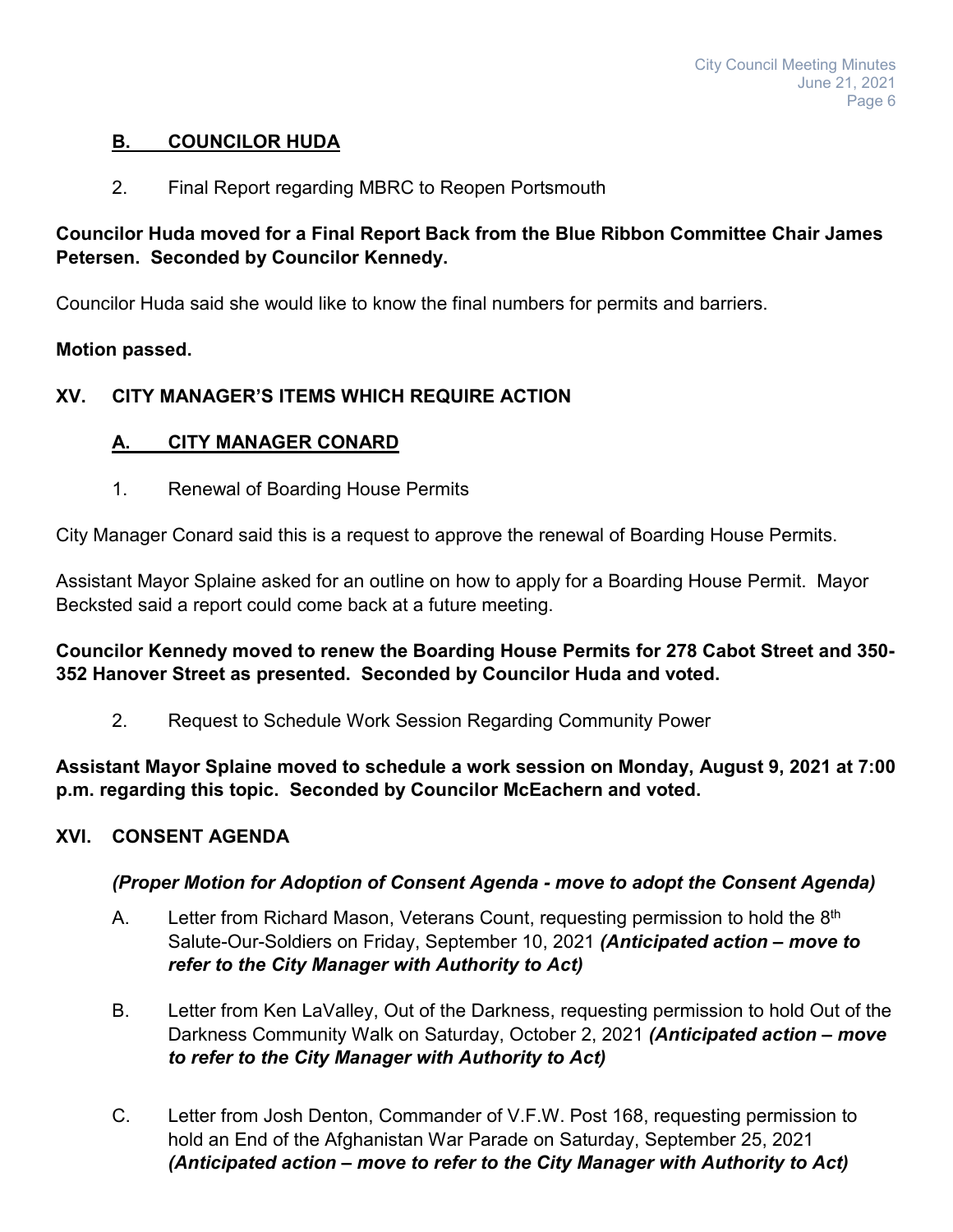**Councilor Kennedy moved to adopt the Consent Agenda. Seconded by Councilor McEachern and voted.**

### **XVII. PRESENTATION & CONSIDERATION OF WRITTEN COMMUNICATIONS & PETITIONS**

A. Email Correspondence

# **Councilor Trace moved to accept and place on file. Seconded by Councilor Kennedy and voted.**

- B. Letter from Michael Griffin, Portsmouth Lodge of Elks, requesting the City Council approval to place a referendum question on the Municipal Election ballot to allow KENO to be offered in Portsmouth
- C. Letter from George Remick requesting a referendum question to be placed on the Municipal Election ballot to allow KENO to be offered in Portsmouth

# **Councilor Kennedy moved to refer to the City Attorney with a report back at the July City Council meeting. Seconded by Assistant Mayor Splaine and voted.**

D. Letter from Derek Nadeau regarding providing enhanced Public Safety and continual commerce of high traffic city area and provide law enforcement with video footage (no audio), for monitoring and follow up investigation purposes for a period of 2 weeks (not traffic enforcement)

# **Councilor Kennedy moved to refer to the Parking and Traffic Safety Committee for report back to the City Council. Seconded by Assistant Mayor Splaine.**

Assistant Mayor Splaine said there is a great deal of enthusiasm by Mr. Nadeau as well as demand so let's try and make this work.

### **Motion passed.**

E. Letter from Attorney Timothy Phoenix on behalf of Bluestone Properties of Rye, LLC, requesting the City Council to authorize City Manager Conard to execute the Parking Agreement confirming the 20 year term for 5 parking space in the Worth Lot behind 135 Congress Street

**Councilor Lazenby moved to suspend the rules to allow representatives of Bluestone Properties of Rye, LLC., to address the City Council. Seconded by Councilor Trace and voted.**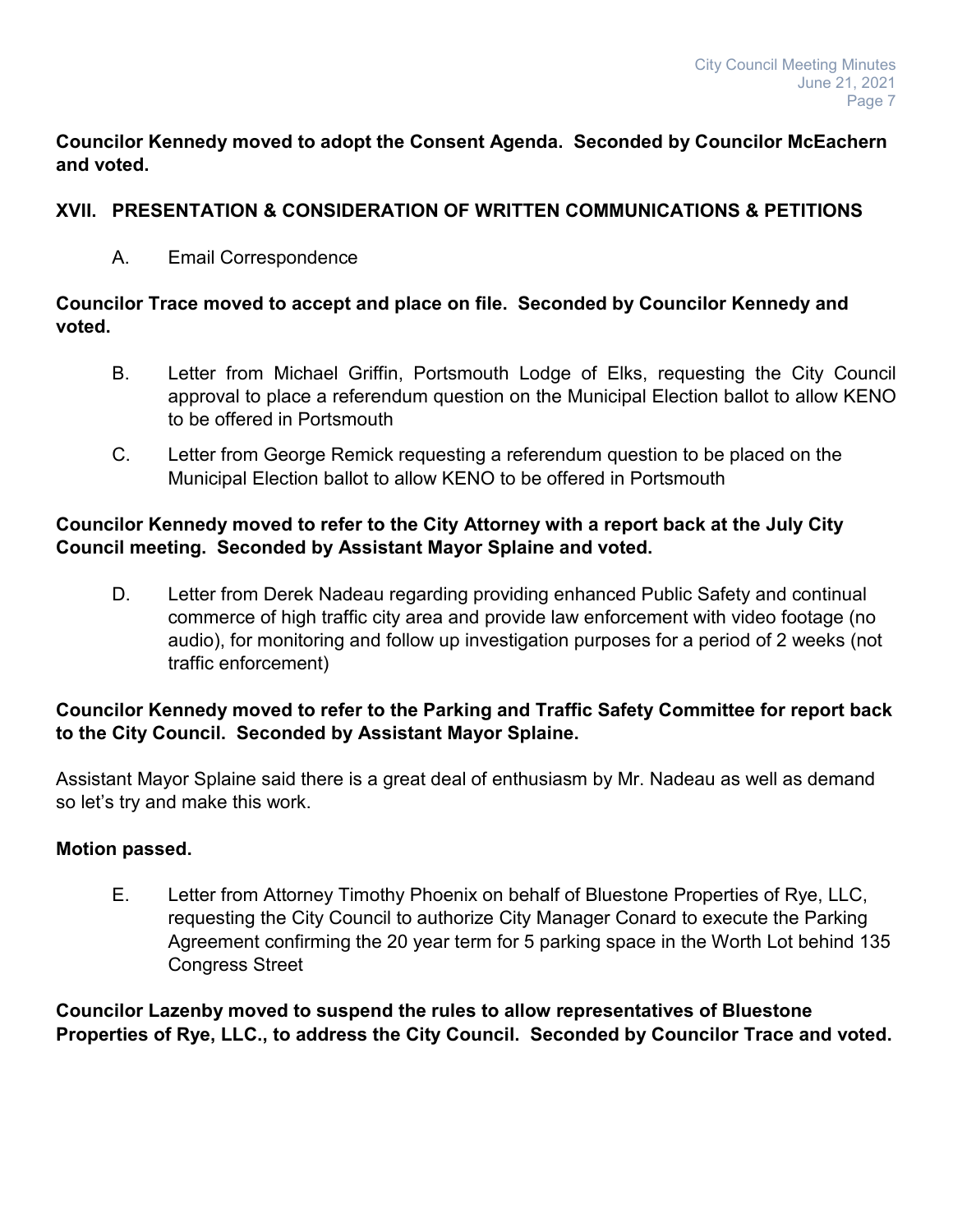Attorney Phoenix outlined the issue before the City Council and spoke to his memorandum for 5 parking spaces with a 20 year agreement. He stated Bluestone would have the use of the spaces in the Worth Lot behind 135 Congress Street. He said the draft parking agreement submitted by Bluestone is \$3,750.00 per space/year, totaling \$18,750.00 per year for the first 5 years. He stated following the 5 years it would be at the going rate for the spots. He indicated Bluestone believes that the 5 spaces run with the land and should not have been taken by the city for public use. Attorney Phoenix spoke to the primary uses of 135 Congress Street upon completion of construction would be an art museum and a jazz/blues club, each open to the public, featuring world-class artists and musicians. He said these uses will bring significant interests to the public for which Bluestone estimates that the operation will bring as much as \$20,000,000.00 into the City on an annual basis. He noted that 2 spaces will be used on an essentially full-time basis to park 2 electric shuttle vehicles, which will be used to shuttle visitors to and from municipal parking. Further, the other spaces are also needed for loading and unloading of artists and their artwork, musicians and their instruments and gear as well as general deliveries. In conclusion, he stated that this would be a win/win scenario for both parties.

### **Councilor Trace moved to authorize the City Manager to execute the Parking Agreement with Bluestone Properties of Rye, LLC, as stated in their prospectus as described by Attorney Phoenix. Seconded by Assistant Mayor Splaine.**

Councilor Trace spoke in favor of the request and to the architecture and design of the building.

Assistant Mayor Splaine said we need to renew, restore and revitalize downtown and a commitment to make it work. He feels it is a good agreement and the Council should move forward with approval.

Councilor Kennedy spoke to the amount of the agreement and to the parking spaces.

Mr. Michael Labrie said it is not in his business model to use valet parking as a revenue. He said electric vehicle parking would be a free service to make it easier for people to park. He said they do not plan on making any money on the spots.

Councilor Tabor said the intention was to find a way to make the 5 spaces available. He said it is practical to have the parking with the venue and it does not set a precedent, it will enhance the downtown.

Councilor Huda said that this is a great thing for the City and she supports the position of the City Manager to reach an agreement.

Councilor McEachern said he would support the request and motion. He said the City Manager is requesting direction from the City Council. He does not feel we are setting a precedent and this Council needs to listen to the intent of a previous City Council.

**Councilor Kennedy moved to amend the motion to include:** *for the first 5 years, 3 out of 5 spots will be guaranteed to be used for valet or electronic vehicle to move people.* **Seconded by Councilor Huda.**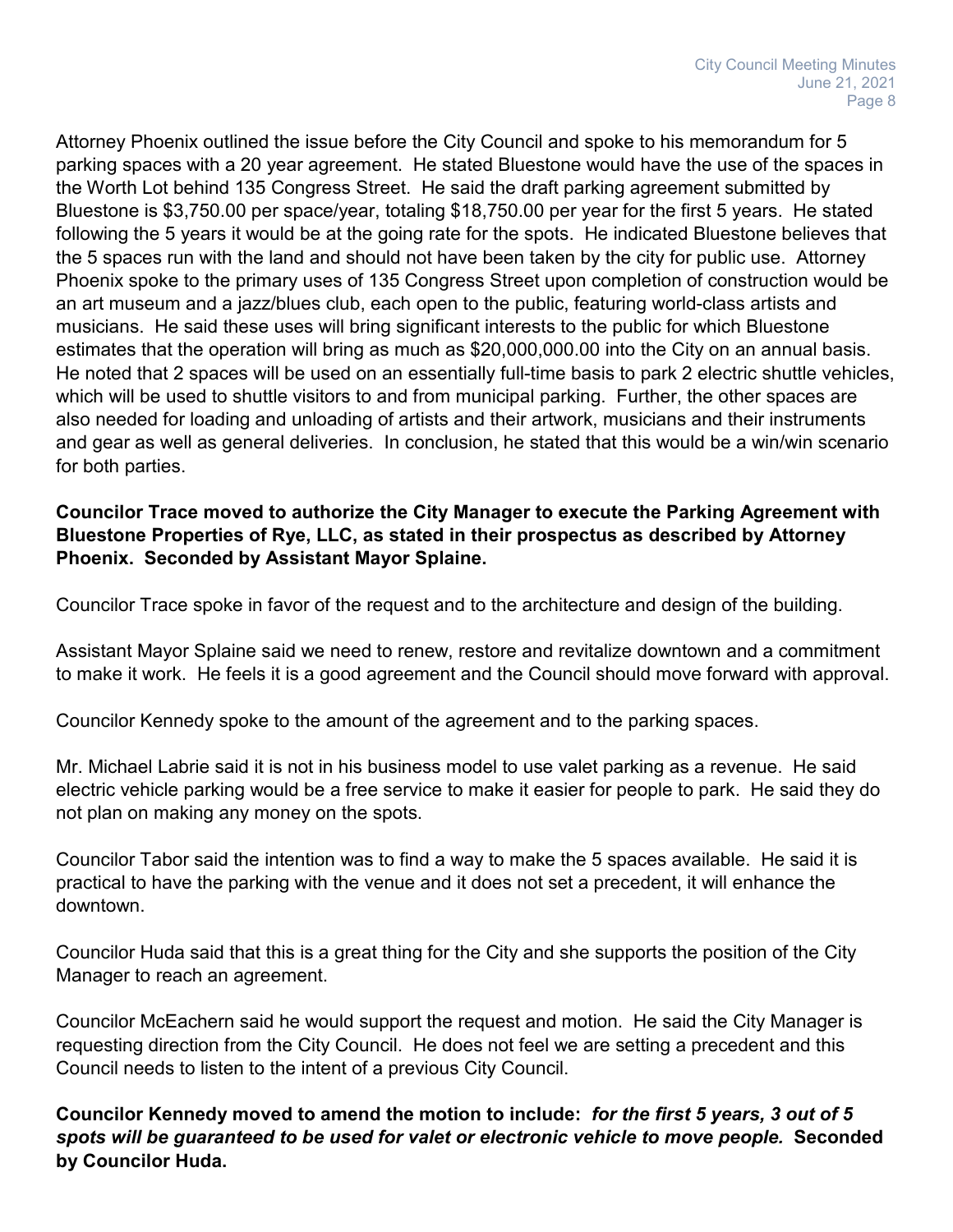Attorney Phoenix requested the Council not amend the agreement and to remember that this is a labor of love for the Labrie family.

Mr. Labrie said the intended use of the spaces has been outlined, there are other things associated for the use of the building and the Council should not micromanage the spaces.

City Attorney Sullivan said it would have to be sold to a similar use for the parking to go with the sale of the building.

Councilor Lazenby asked if the amendment refers to Section V of Attorney Phoenix memorandum for the 5 spaces. Councilor Kennedy said she would agree to the language as part of the motion.

Councilor Trace said she is mindful of what the Labrie's have done with the building and it is an issue of trust and not trying to manage someone else's business.

Councilor Whelan said he supports the original motion by Councilor Trace. She said he does not feel the Council should determine what the parking is used for. He stated this is a big benefit for the City, it is a gift to the City and all businesses will benefit from this.

Mayor Becksted said if an adjustment needs to be made, the Labrie's will address it.

**On a roll call vote 2-7, motion to amend** *failed* **to pass. Councilors Kennedy and Huda voted in favor. Assistant Mayor Splaine, Councilors McEachern, Whelan, Lazenby, Tabor, Trace and Mayor Becksted voted opposed.**

**On a unanimous roll call 9-0, voted to adopt the main motion.**

### **XVIII. CITY MANAGER'S INFORMATIONAL ITEMS**

- 1. Report Back on Assistant Mayor's Request from 6/7/2021 Regarding Extension to 60 Days for Parking Payment Citations Increases
- 2. Report Back on Assistant Mayor's Request from 6/7/2021 Regarding PFAS in Playing **Fields**

Assistant Mayor Splaine stated he would like to know that future playing fields do not have PFAS.

# **XIX. MISCELLANEOUS BUSINESS INCLUDING BUSINESS REMAINING UNFINISHED AT PREVIOUS MEETING**

**Councilor Kennedy moved to refer information received from Mr. David Ecker to the City Manager and the Conservation Commission for report back. Seconded by Councilor Huda and voted.**

Councilor Kennedy thanked those that attended the skateboard park for the event earlier this evening.